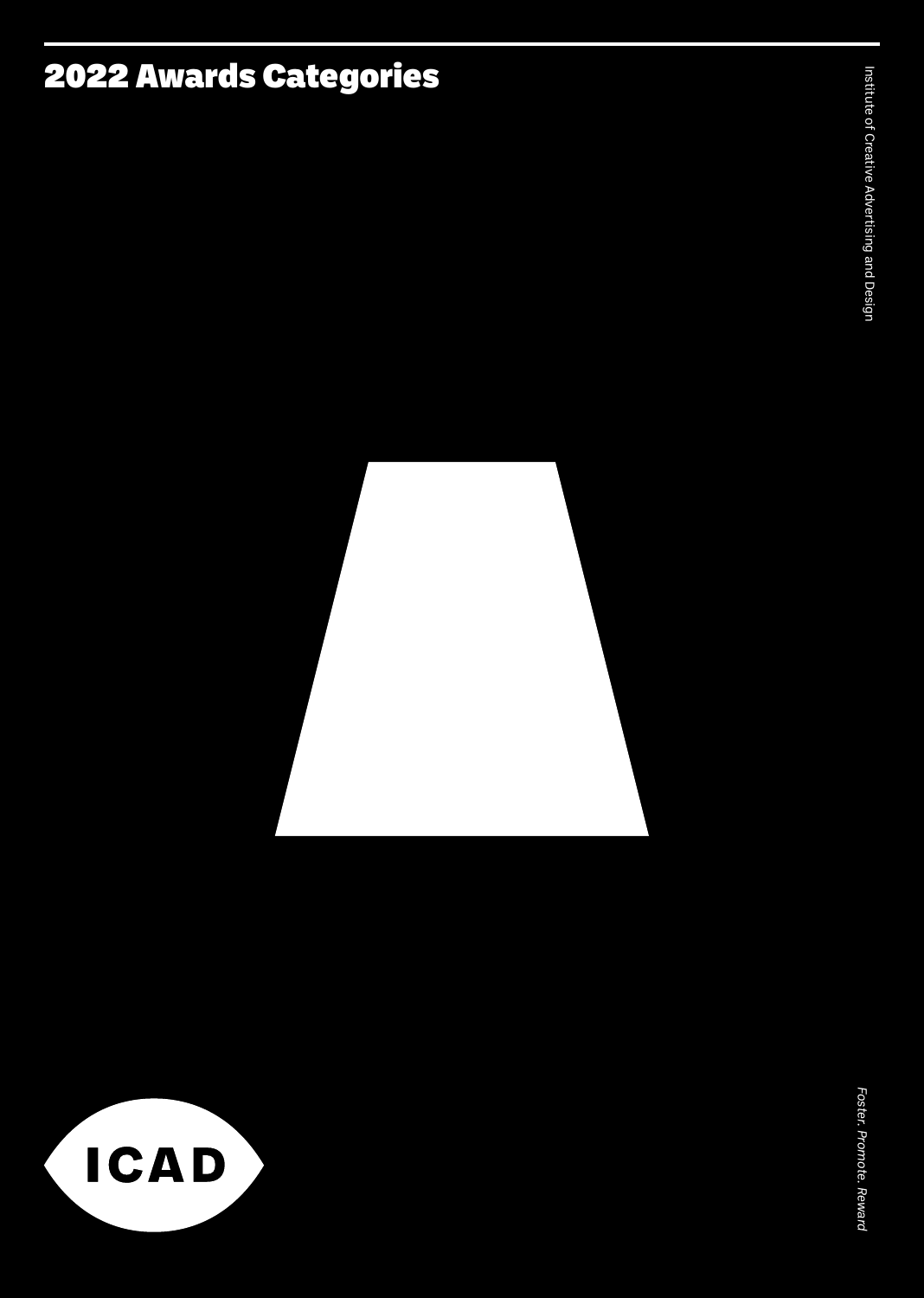| <b>Contents</b> | <b>Entry Pricing</b>          | 04 |
|-----------------|-------------------------------|----|
|                 | <b>Entry Files</b>            | 04 |
|                 | <b>Advertising Categories</b> | 05 |
|                 | <b>Production Categories</b>  | 08 |
|                 | <b>Design Categories</b>      | 09 |
|                 | <b>Student Award</b>          | 11 |
|                 | <b>Greenhorn Award</b>        | 11 |
|                 | Creative for Change           |    |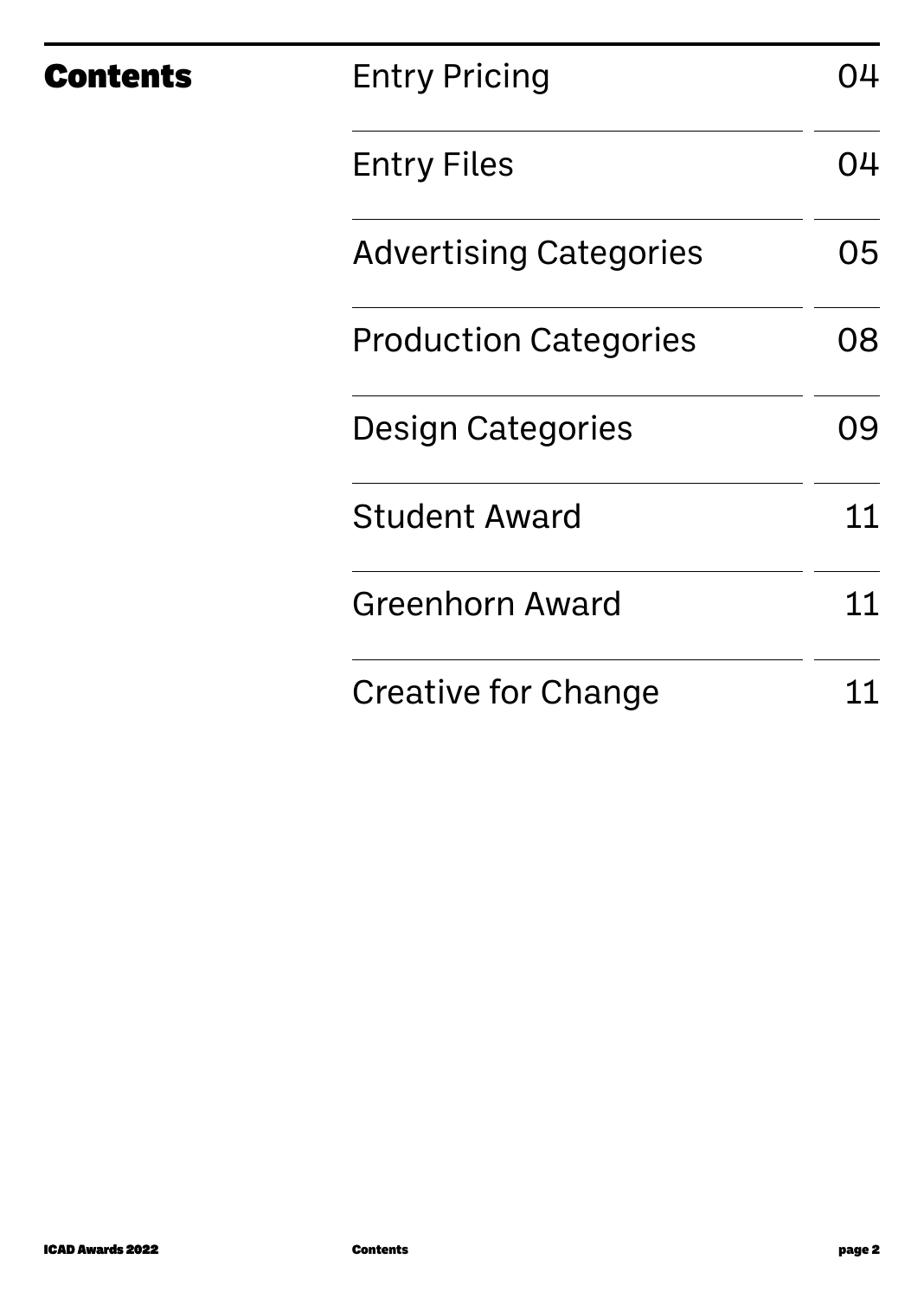| <b>Entry Information</b> | <b>File Type</b>          | <b>Requirements</b>                                                                                                                                                                                                                                                                                                                                     |
|--------------------------|---------------------------|---------------------------------------------------------------------------------------------------------------------------------------------------------------------------------------------------------------------------------------------------------------------------------------------------------------------------------------------------------|
| <b>Entry Files</b>       | Images                    | 300 dpi JPGs at 1920px wide (landscape)/1920px<br>high (portrait). These may be used online and in<br>print. Please do not provide pngs. Please upload<br>a maximum of 12 images, except in the case of<br>student or greenhorn entries. Greenhorn and<br>student entries are not limited but we still ask<br>that you be conscious of the judges time. |
|                          | Video                     | Please only use vimeo links which are set to allow<br>download. For awarded projects, please note<br>these links will also be used in the awards gallery<br>on the ICAD website. Please only submit videos<br>which are 1920 x1080px or larger.                                                                                                         |
|                          | Audio                     | Audio can be uploaded as an mp3 or a wav file.                                                                                                                                                                                                                                                                                                          |
|                          | <b>PDF</b>                | Pdfs can be uploaded to support entries, however<br>if awarded, these files will not be dipsplayed in<br>the awards gallery on the ICAD website.                                                                                                                                                                                                        |
|                          | <b>URL</b>                | Urls to product websites can be included however<br>links to social media platforms, company or<br>personal websites will be removed, except in<br>the case of student or greenhorn entries, or<br>where the company website itself is part of<br>the entry.                                                                                            |
|                          | Case Study                | Films that demonstrate your idea are accepted<br>however, the jury will be judging the concept and/<br>or execution of your entry and not the production<br>of the case study.                                                                                                                                                                          |
|                          |                           | If you feel a case study film is required please<br>keep it brief and to the point for the judges ease<br>and for possible future use on the ICAD gallery<br>and on awards night.                                                                                                                                                                       |
|                          | Project Image             | All entries must be accompanied by at least one<br>high resolution (300dpi) jpg which is suitable for<br>use both in print and on screen.                                                                                                                                                                                                               |
| <b>Entry Pricing</b>     | <b>Standard Entry Fee</b> | All entries submmitted before 14th of March will<br>cost a flat rate of €50 per entry.                                                                                                                                                                                                                                                                  |
|                          | <b>Late Entry Price</b>   | All entries made after March 14th will be charged<br>at a rate of €100 per entry.                                                                                                                                                                                                                                                                       |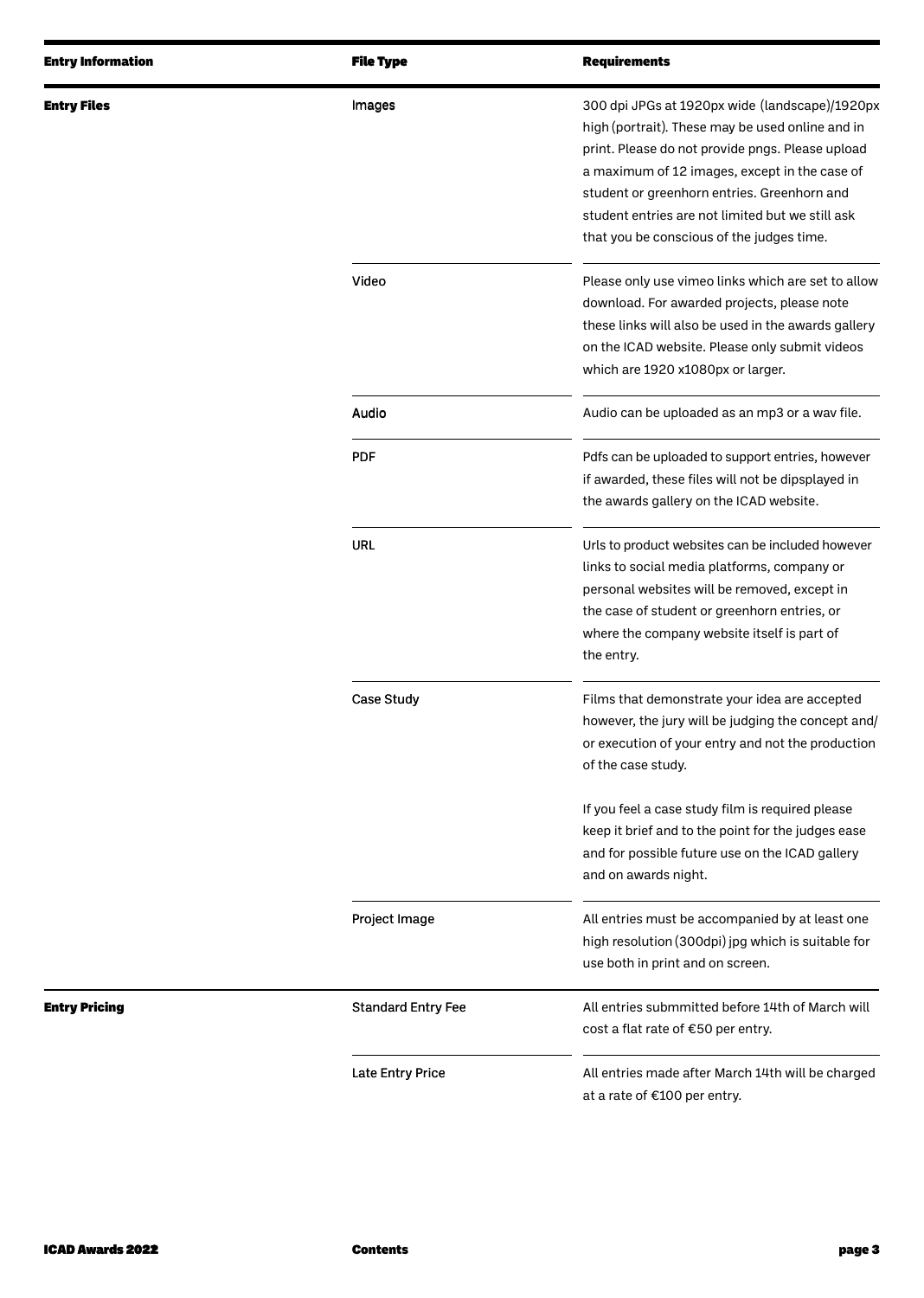| <b>Advertising Categories</b>                                                                                                                    | Category                       | <b>Description</b>                                                                                                                                                              |
|--------------------------------------------------------------------------------------------------------------------------------------------------|--------------------------------|---------------------------------------------------------------------------------------------------------------------------------------------------------------------------------|
| <b>Display</b><br>Enter imagery created to promote a brand or<br>cause that has been displayed outdoor, in print                                 | Outdoor display                | Outdoor posters of any size. This category also<br>covers special builds, outdoor digital display, etc.                                                                         |
| or online. In this category, the jury are judging<br>the image, the idea behind it and the quality of                                            | Online display                 |                                                                                                                                                                                 |
| the way in which it was brought to life.                                                                                                         | Consumer display               | Press and trade advertisements of any size.<br>wraps, etc.                                                                                                                      |
| Radio                                                                                                                                            | Radio commercial up to 30s     |                                                                                                                                                                                 |
| Enter radio ads created to promote a brand or<br>cause that has appeared on radio. The jury are<br>judging the radio ad, the idea behind it, the | Radio commercial over 30s      |                                                                                                                                                                                 |
| quality of the writing and the way in which it<br>is brought to life.                                                                            | Radio commercial campaign      |                                                                                                                                                                                 |
| Film                                                                                                                                             | TV commercial up to 30 seconds |                                                                                                                                                                                 |
| Enter commercial films produced with the<br>original intention that they be run on TV,                                                           | TV commercial over 30 seconds  |                                                                                                                                                                                 |
| cinema, live and online. The jury are judging<br>the film. The idea behind it and the quality of<br>the way in which it is brought to life.      | Cinema commercial              | A commercial made with the initial intention of<br>running in cinema.                                                                                                           |
|                                                                                                                                                  | Web film up to 60 seconds      |                                                                                                                                                                                 |
|                                                                                                                                                  | Web film over 60 seconds       |                                                                                                                                                                                 |
|                                                                                                                                                  | Film campaign                  | Any film campaign of 2 or more executions<br>(not edits) created with the original intention<br>of running on TV, cinema, live or online.                                       |
|                                                                                                                                                  | <b>Branded film content</b>    | Branded film that has not run as a commercial.<br>Commercial VOD/s, social video/s or films made<br>for live screening at an event such as a festival,<br>conference or launch. |
|                                                                                                                                                  | Stings                         | Stings refer to the intro and outro sponsorship<br>bookmarks of a tv programme. They vary in<br>terms of length from 5 to 10 seconds.                                           |
|                                                                                                                                                  | VOD/VOL                        | Commercial films designed for video-on-demand<br>video on line platforms.                                                                                                       |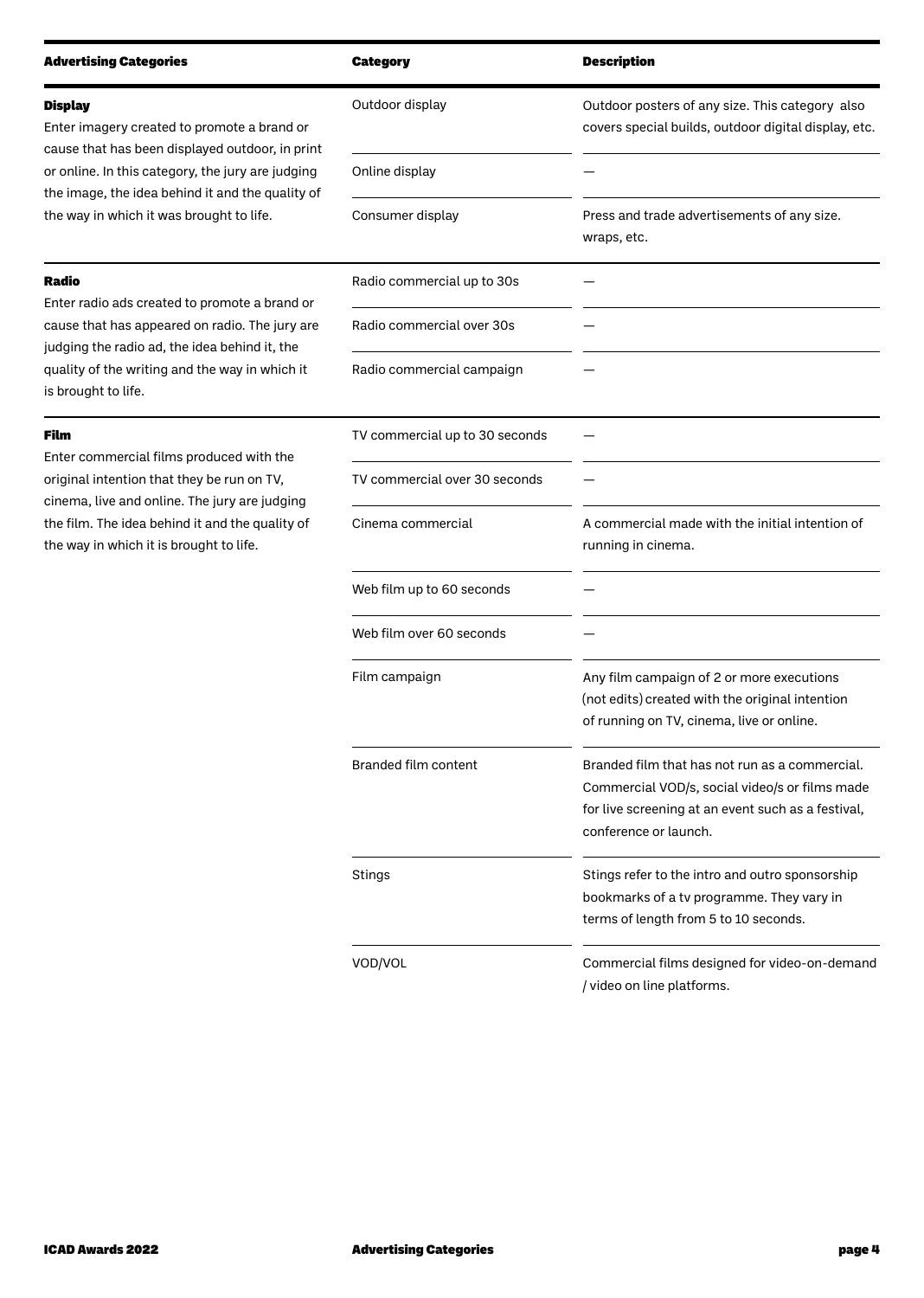| <b>Advertising Categories</b>                                                                                                             | <b>Category</b>                 | <b>Description</b>                                                                                                                                                                                                   |
|-------------------------------------------------------------------------------------------------------------------------------------------|---------------------------------|----------------------------------------------------------------------------------------------------------------------------------------------------------------------------------------------------------------------|
| <b>Innovation</b><br>Enter work created to promote a brand that<br>demonstrate an innovative use of materials,                            | Creative use of Technology      | Digital marketing that pushes the boundaries<br>of what can be done using technology in a novel<br>way to promote a brand.                                                                                           |
| technology or media. The jury are juding the<br>innovation. The quality of the idea, the way in<br>which it displays creative innovation. | Creative use of Media           | Innovative utilisationof existing or emerging<br>media platform/s. Marketing that uses the<br>medium in a groundbreaking way to promote<br>a brand.                                                                  |
|                                                                                                                                           | Creative Innovation             | Brand-aligned breakthrough ideas or innovative<br>solutions to solve business or user problems.<br>This may or may not involve technology, but<br>must be original.                                                  |
| <b>Experience</b>                                                                                                                         | <b>Experiential Advertising</b> | Work that creates an outstanding brand<br>experience for consumers through experience-<br>led activations such as stunts, events, pop-up<br>shops, technology-led experiences and public<br>environments for brands. |
|                                                                                                                                           | <b>Branded Social Post</b>      | A single branded post on a social network,<br>creatively utilising that particular network's<br>individual qualities or strengths to engage<br>consumers.                                                            |
|                                                                                                                                           | <b>Branded Social Campaign</b>  | A campaign of 3 or more branded posts around<br>a central connected theme. Campaigns may span<br>multiple social networks and must be specifically<br>created for social.                                            |
|                                                                                                                                           | Digital experience              | An outstanding interaction between a user<br>and an organisation that is enabled by digital<br>technologies.                                                                                                         |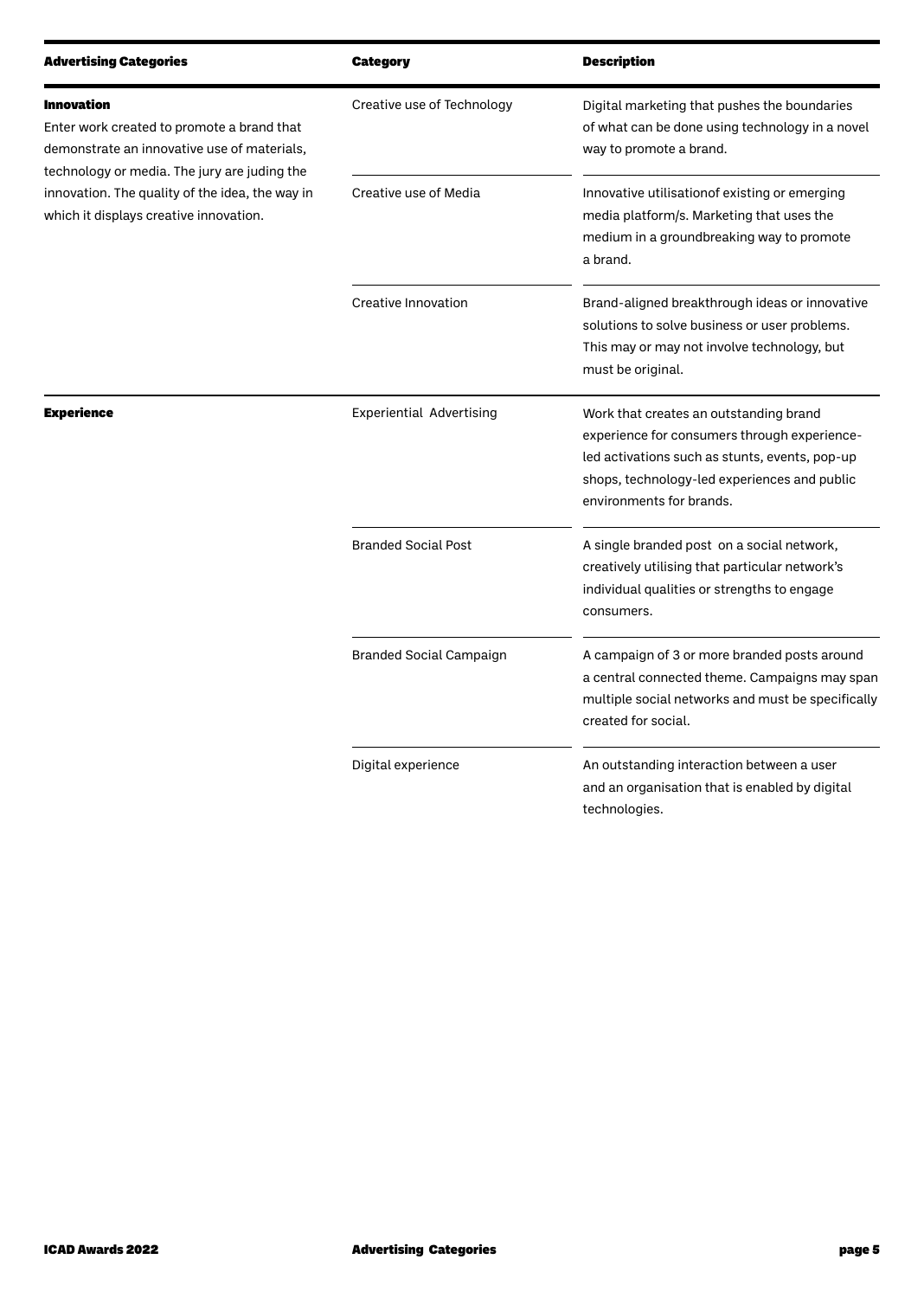| <b>Advertising Categories</b> | <b>Category</b>                 | <b>Description</b>                                                                                                                                                                                                                                                                                                                                    |
|-------------------------------|---------------------------------|-------------------------------------------------------------------------------------------------------------------------------------------------------------------------------------------------------------------------------------------------------------------------------------------------------------------------------------------------------|
| <b>Integrated and Earned</b>  | Integrated campaign             | Campaigns where a central idea connects across<br>a variety of media.                                                                                                                                                                                                                                                                                 |
|                               | Earned media campaign           | A campaign so engaging that consumers and<br>press take it and spread the word through social<br>media, editorial, PR etc. The campaign effectively<br>uses these unpaid channels to create buzz.                                                                                                                                                     |
|                               | Tactical advertising            | Branded content or entertainment that uses<br>the popularity of a specific news story, individual<br>or event to generate coverage for the brand. It's a<br>real-time, rapid reaction to breaking news where<br>the brand is integrated into the story. May include<br>branded online films, documentaries, films, radio,<br>audio and TV programmes. |
| <b>Advertising Craft</b>      | Art direction                   |                                                                                                                                                                                                                                                                                                                                                       |
|                               | Copywriting                     |                                                                                                                                                                                                                                                                                                                                                       |
|                               | Direction for radio             | An award for the creative direction of radio.<br>Including the selection and direction of voice<br>over, the choice and implementation of SFX and/<br>or music to create a memorable ad. The agency<br>should enter.                                                                                                                                  |
|                               | Illustration & graphics         |                                                                                                                                                                                                                                                                                                                                                       |
|                               | Photography                     |                                                                                                                                                                                                                                                                                                                                                       |
|                               | Typography                      |                                                                                                                                                                                                                                                                                                                                                       |
|                               | Use of music                    |                                                                                                                                                                                                                                                                                                                                                       |
|                               | User experience for advertising |                                                                                                                                                                                                                                                                                                                                                       |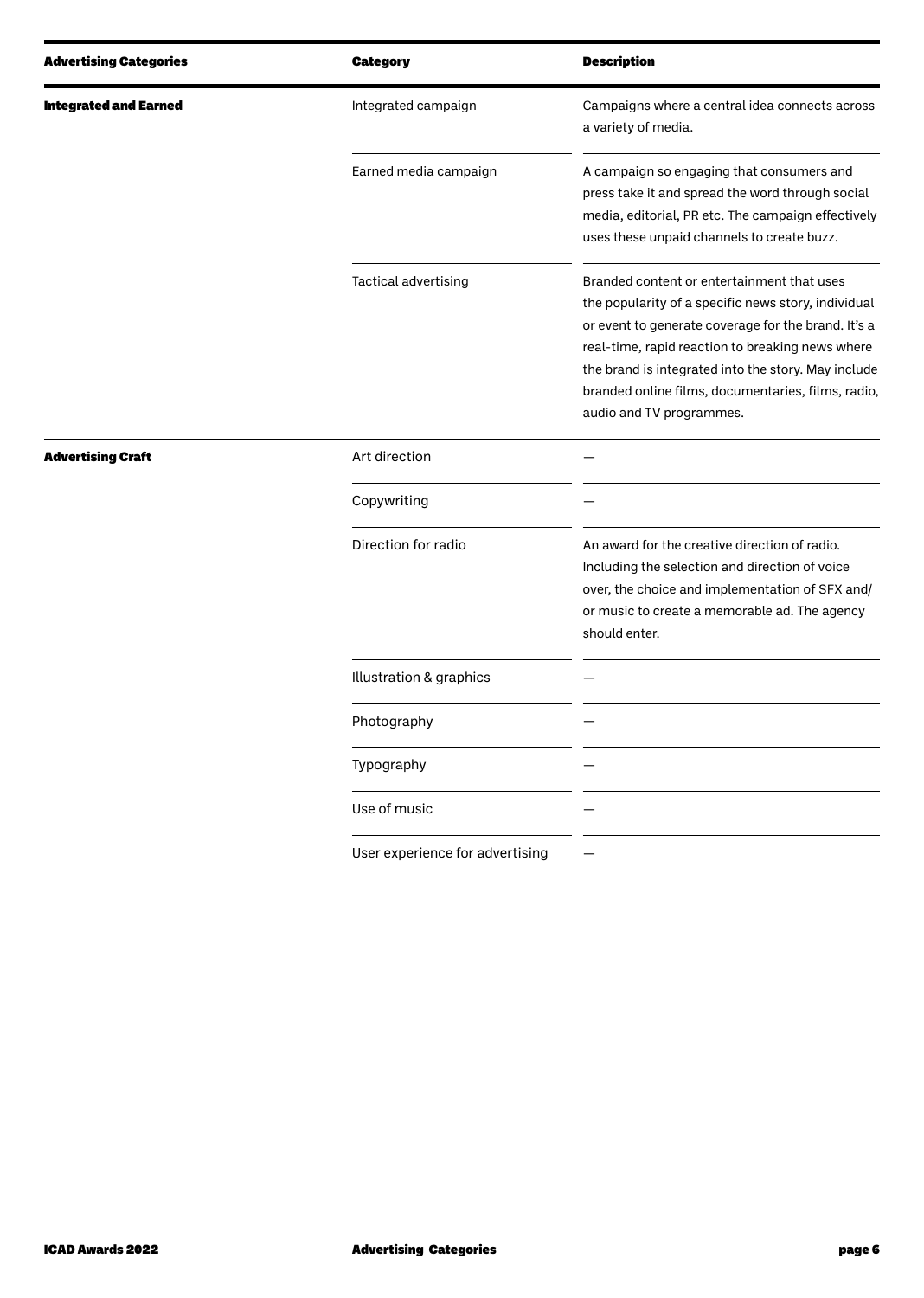|                                   | <b>Category</b>            | <b>Description</b>                                                                                                                |
|-----------------------------------|----------------------------|-----------------------------------------------------------------------------------------------------------------------------------|
| rand or<br>excellence<br>awarded. | Animation                  | The animator / animation company /<br>postproduction / production company<br>should enter.                                        |
| he craft                          | Cinematography             | The cinematographer / production company<br>should enter.                                                                         |
|                                   | Editing                    | The editor / post-production /production<br>company should enter.                                                                 |
|                                   | Music (new score)          | The composer / postproduction/production<br>company should enter.                                                                 |
|                                   | Production design for film | The set designer / production company<br>should enter.                                                                            |
|                                   | Sound design               | The audio company / postproduction / production<br>company should enter.                                                          |
|                                   | Visual/special effects     | Special effects for film ads, both in camera<br>and added after filming. The postproduction /<br>production company should enter. |
|                                   | Direction Single           | The director/production company should enter.                                                                                     |
|                                   |                            |                                                                                                                                   |

The director/production company should enter.

Production Categories

cause that demonstrates creative e in the execution of the craft being a The jury are judging the quality of the referenced in a given category.

Direction Campaign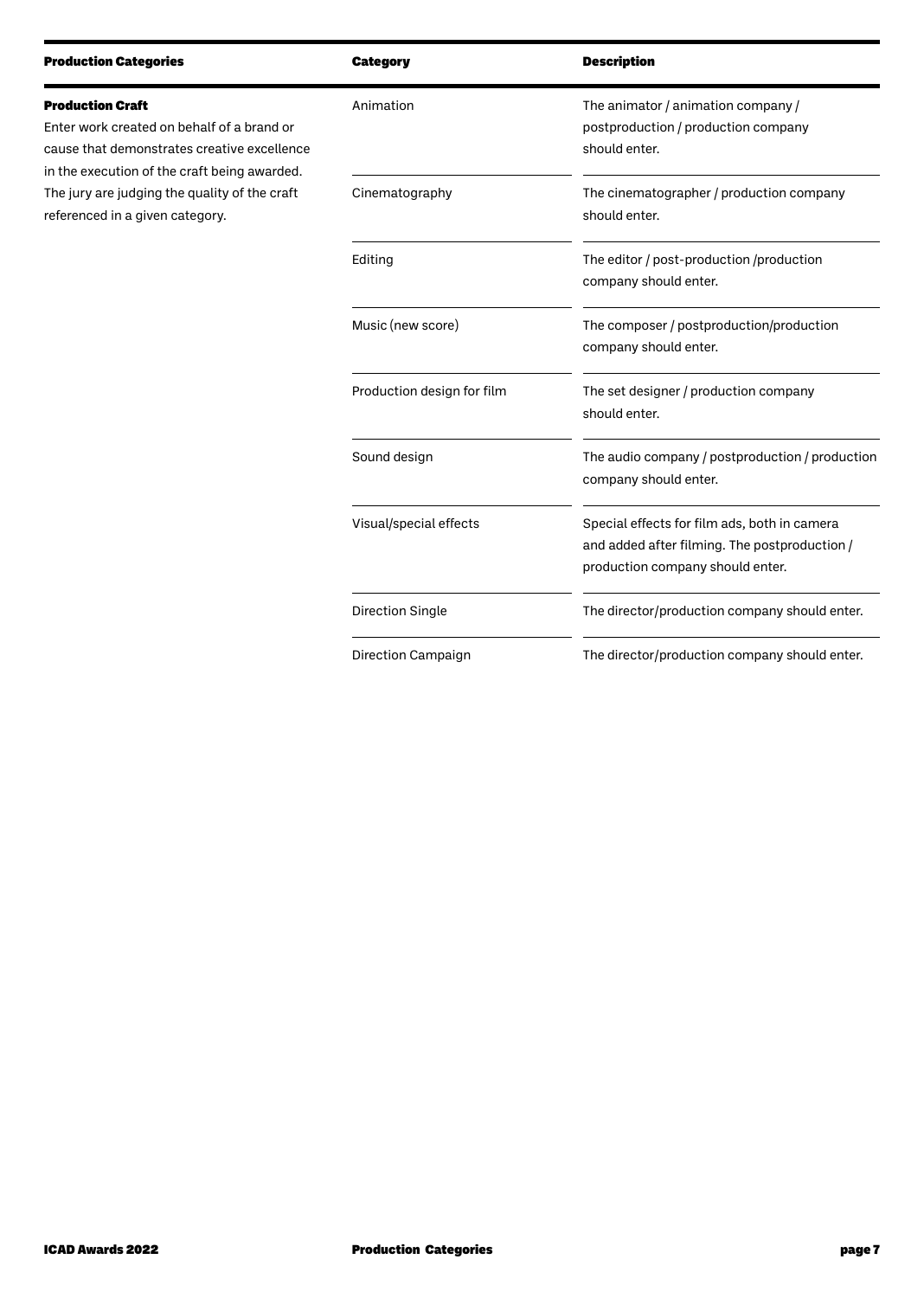| <b>Design Categories</b>     | <b>Category</b>                               | <b>Description</b>                                                                                                                                     |
|------------------------------|-----------------------------------------------|--------------------------------------------------------------------------------------------------------------------------------------------------------|
| <b>Identity and Branding</b> | Logo                                          | Design or redesign of logos or families<br>of logos.                                                                                                   |
|                              | New branding schemes                          |                                                                                                                                                        |
|                              | Rebranding schemes                            |                                                                                                                                                        |
| Print                        | Book(s)                                       |                                                                                                                                                        |
|                              | Book cover(s)                                 |                                                                                                                                                        |
|                              | Catalogue(s) / brochure(s) /<br>report(s)     |                                                                                                                                                        |
|                              | Newspaper(s) / Magazine(s) /<br>Periodical(s) |                                                                                                                                                        |
|                              | Poster(s)                                     |                                                                                                                                                        |
|                              | Stamp(s)                                      |                                                                                                                                                        |
|                              | Applied print graphic(s)                      | Anything that doesn't fit into the other print<br>design categories, e.g. calendars, greeting cards,<br>tickets, shopping bags, leaflets, invitations. |
|                              | Integrated graphics                           | Graphic design work with one concept<br>applied across a range of formats, e.g. poster,<br>programme, and email invitation for an event.               |
|                              | Print for direct mail marketing               |                                                                                                                                                        |
| <b>Digital</b>               | Phone/tablet app UI design                    | Design work specifically intended for consumption<br>via mobile / tablet.                                                                              |
|                              | Website design                                |                                                                                                                                                        |
|                              | User experience design                        | Design improving accessibility, usability,<br>or pleasure of interaction by the user.                                                                  |
|                              | Immersive digital design                      | Interactive/augmented reality installations or<br>projections that create immersive experiences.<br>May or may not be interactive.                     |
|                              | <b>Motion Design</b><br>→                     | Graphic design for moving image work. This can<br>include animations, concert graphics, animated<br>signage, idents, etc.                              |
|                              | Applied digital graphics<br>→                 | Anything that doesn't fit into the other digital<br>design categories, e.g. evites, social posts,<br>tickets etc.                                      |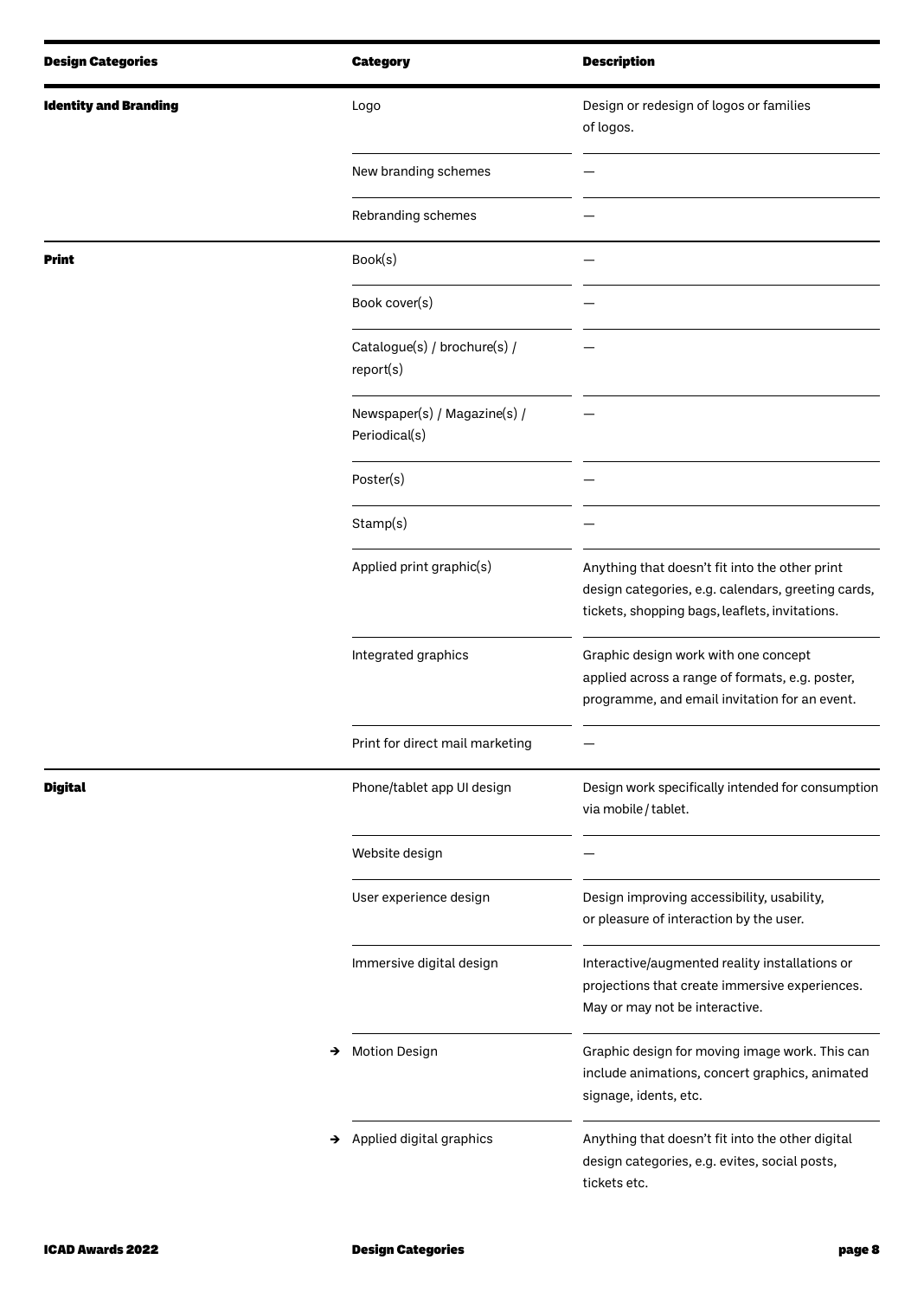| <b>Design Categories</b> | <b>Category</b>                             | <b>Description</b>                                                                                                                                                 |
|--------------------------|---------------------------------------------|--------------------------------------------------------------------------------------------------------------------------------------------------------------------|
| Environmental            | Permanent branded environment               | Branded environments (real world, not virtual).<br>Retail stores, restaurants, offices, interiors,<br>public spaces, etc.                                          |
|                          | Temporary branded environment               | Branded environments (real world, not virtual).<br>Pop up shops, restaurants, festivals, etc. -<br>the branding of temporary spaces both indoor<br>and outdoor.    |
|                          | Wayfinding                                  | Design and implementation of a visual system<br>that seeks to guide or organise people in a space.                                                                 |
|                          | Exhibition design                           | Design and implementation of a visual system<br>that seeks to guide and inform people/visitors<br>around a thematic/conceptual subject within a<br>designed space. |
| <b>Packaging</b>         | Consumer goods                              |                                                                                                                                                                    |
|                          | Cover/sleeve design(s) for<br>music or film |                                                                                                                                                                    |
| <b>Design Craft</b>      | Art direction                               |                                                                                                                                                                    |
|                          | Illustration                                | The illustrator should enter.                                                                                                                                      |
|                          | Use of illustration                         | Illustration used as an integral and fundamental<br>part of the design concept. The design studio<br>should enter.                                                 |
|                          | Photography                                 | The photographer should enter.                                                                                                                                     |
|                          | Use of photography                          | Photography used as an integral and<br>fundamental part of thedesign concept.<br>The design studio should enter.                                                   |
|                          | Typeface & Lettering Design                 | Design of published or proprietary typefaces<br>& lettering. The type designer or lettering artist<br>should enter.                                                |
|                          | Use of Type & Lettering                     | Type & lettering used as a fundamental<br>part of the design concept. The design studio<br>should enter.                                                           |
|                          | Printing                                    | The printer should enter. This category awards<br>excellence in printing.                                                                                          |